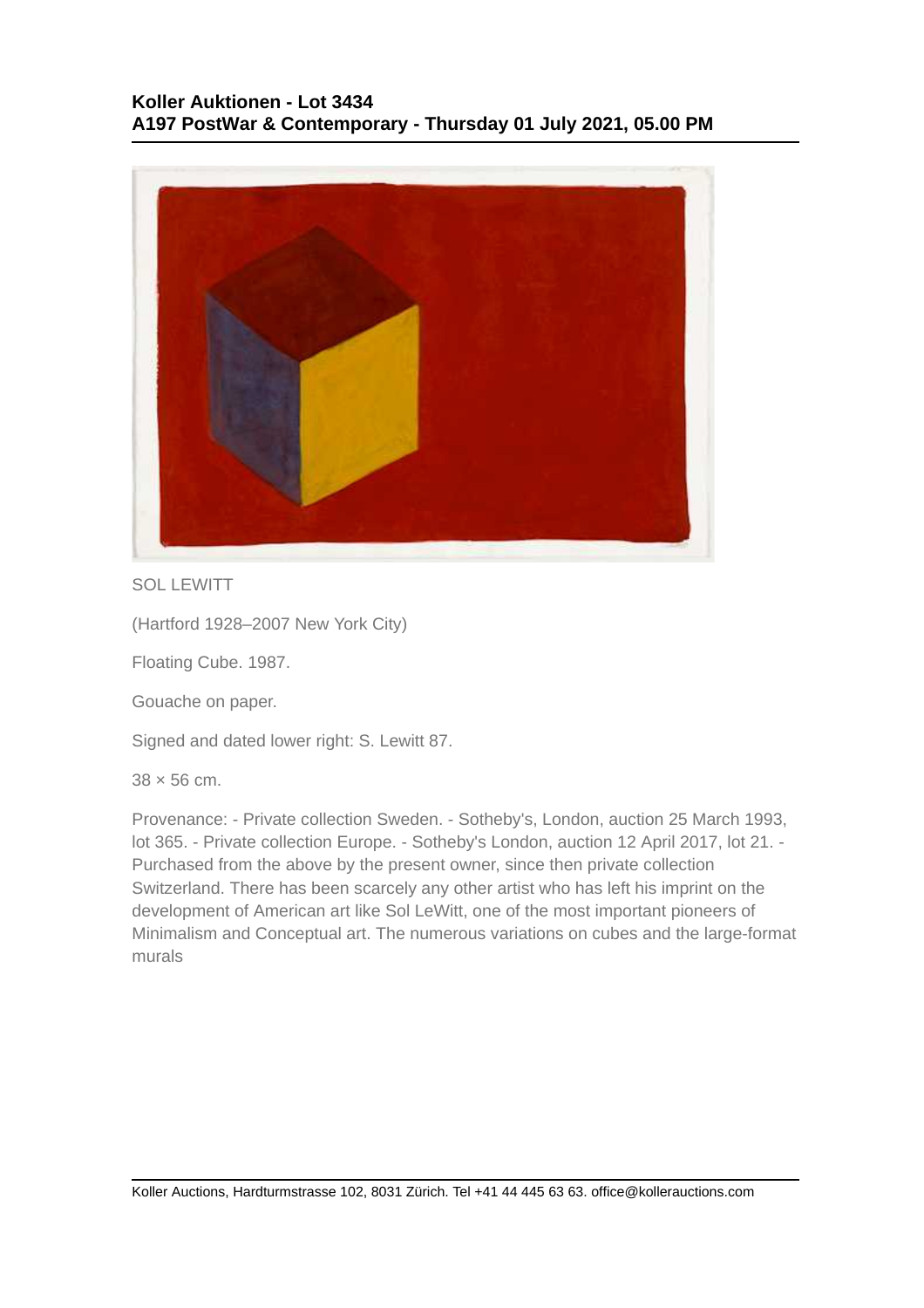## **Koller Auktionen - Lot 3434 A197 PostWar & Contemporary - Thursday 01 July 2021, 05.00 PM**

brought world-wide renown to the son of Jewish immigrants from Russia. The artist began his career as a draughtsman and graphic artist, initially focusing on the design of strictly geometric forms for interior decoration. In the 1960s, LeWitt developed his own characteristic style with a minimalist reduction to colour, form and structure, putting the idea, or rather the concept, before execution. Sol LeWitt explained his increasing use of the cube which he employed as the basic building block for his works, as follows: "The most interesting characteristic of the cube is that it is relatively uninteresting. Compared to any other three–dimensional form, the cube lacks any aggressive force, implies no motion, and is least emotive. Therefore, it is the best form to use as a basic unit for any more elaborate function, the grammatical device from which the work may proceed."

CHF 8 000 / 14 000 € 7 480 / 13 080

Koller Auctions, Hardturmstrasse 102, 8031 Zürich. Tel +41 44 445 63 63. office@kollerauctions.com